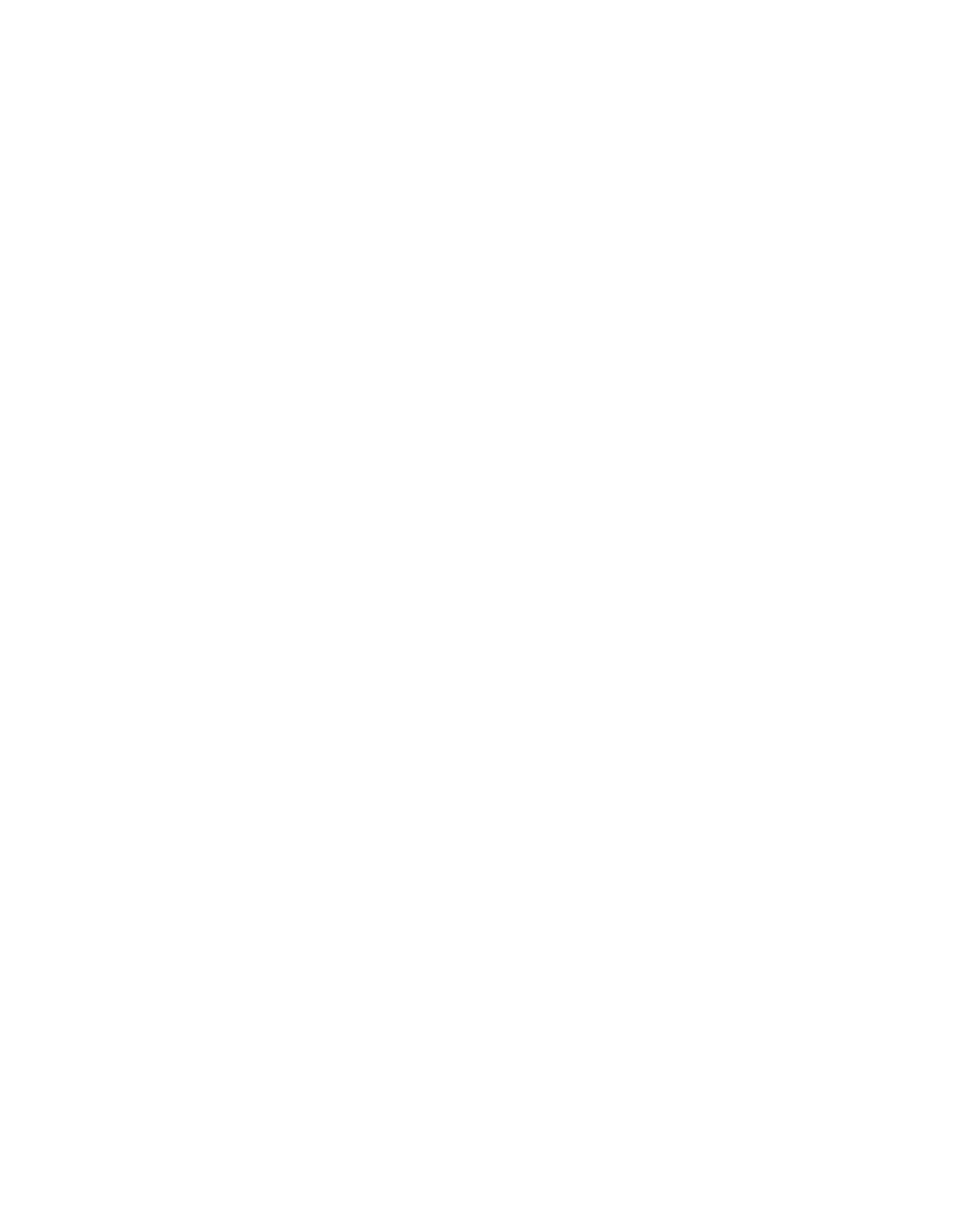

#### **The Palestinian Center for Policy and Survey Research (PSR)**

PSR is an independent nonprofit institution and think tank of policy analysis and academic research. It was founded in 2000 with the goal of advancing scholarship and knowledge on immediate issues of concern to Palestinians in three areas: domestic politics and government, strategic analysis and foreign policy, and public opinion polls and survey research. PSR conducts policy analysis and empirical surveys and public opinion research and organizes task forces, study groups, meetings and conferences. Its work focuses on current public policy issues with a special reliance on empirical evidence as a tool to advance scholarship and understanding.

PSR is dedicated to promoting objective and nonpartisan research and analysis and to encouraging a better understanding of Palestinian domestic and international environment in an atmosphere of free debate and exchange of ideas. PSR is registered as a nonprofit institution in the Palestinian Ministry of Justice.

*This initiative has been organized in cooperation with the Norwegian Peacebuilding Resource Centre and the Netherland Representative Office in Ramallah.*

**The Palestinian Center for Policy and Survey Research (PSR)** P. O. Box 76, Ramallah, Palestine Tel: +970-2-2964933 Fax: +970-2-2964934 [pcpsr@pcpsr.org](mailto:pcpsr@pcpsr.org) www.pcpsr.org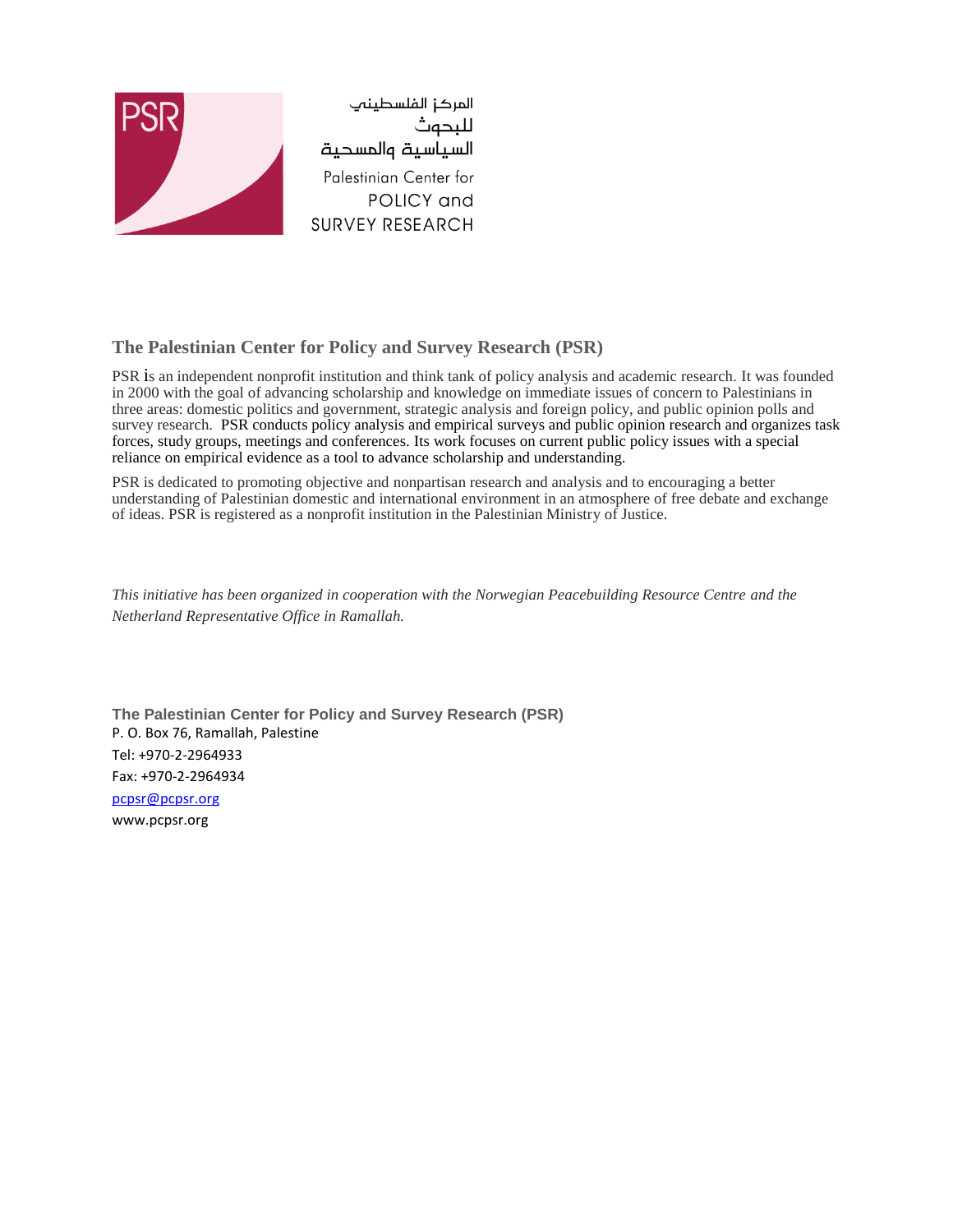### Author

**Hani al-Masri**, a founder and director-general of the Palestinian Center for Policy Research and Strategic Studies- Masarat. He is a writer, a journalist, and a political analyst. He also writes columns for *al Ayyam*, *al Safir*, and other Newspapers. In the past, he served as chief editor of "*Tariq al Intisar*" newspaper in Lebanon, a member of the editorial board for *al Hadaf* Magazine between 1981 and 1989, and editor-in-chief for *Nida al Watan* in Jordan. He chaired Dar al Lotus for publishing and distribution in Amman. Between 1995 and 2005, he served as a director-general in the Palestinian ministry of information. He is a member of the board of Yasser Arafat Foundation and a committee member of Yasser Arafat Prize.

#### Commentator:

**Dr. Nasser al-Din al-Shaer,** Professor of Islamic law and jurisprudence at al Najah National University in Nablus. He served as a deputy prime minister in Hamas' first government and later as minister of education. He is a member of the Palestinian liberties committee.

*The following is a translation of excerpts from and summaries of the original Arabic.*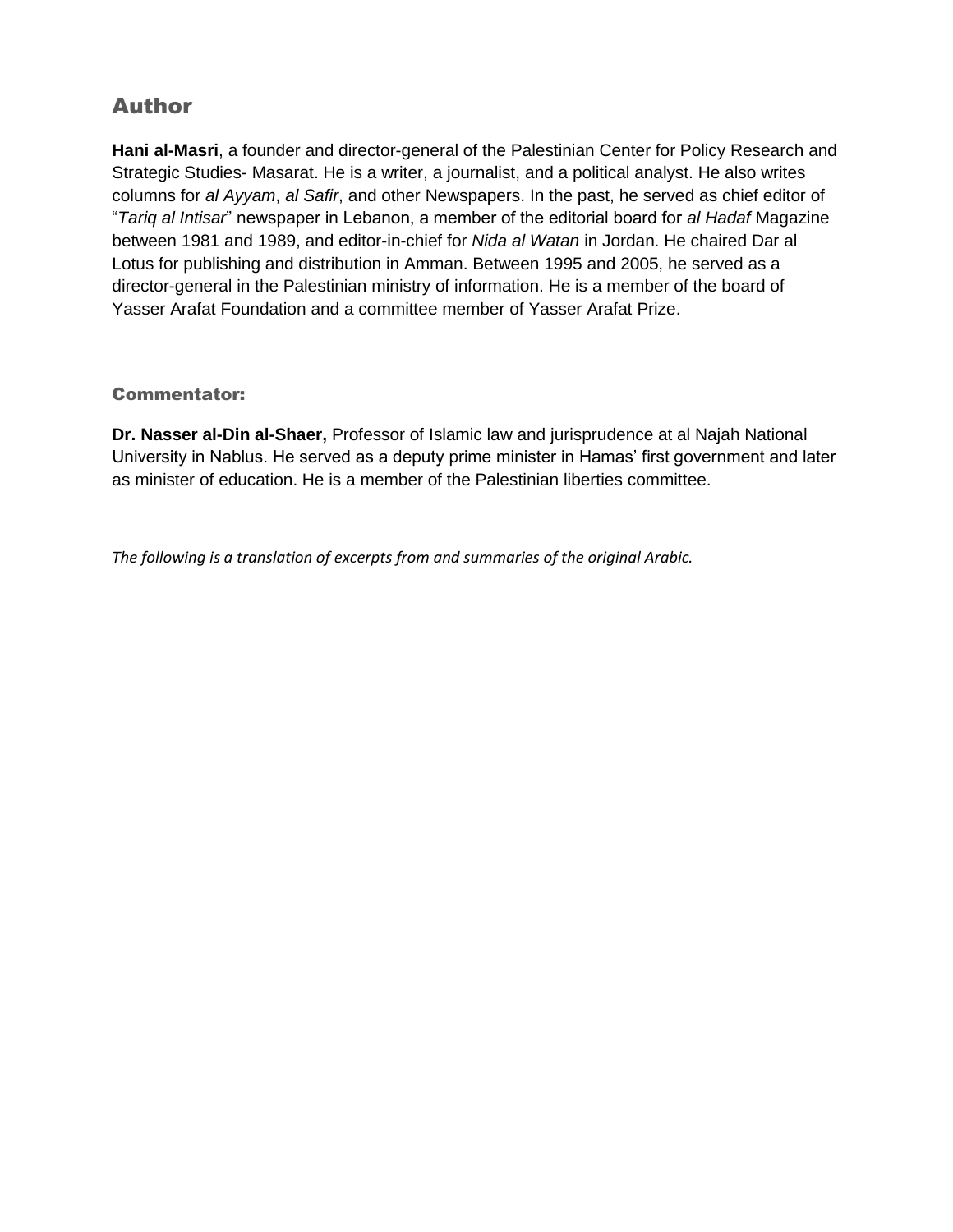# Preface:

Given the current stalemate in Palestinian-Israeli relations and the potential for wide-scale escalation in the near future, PSR has conducted a 6-month policy research on new directions for the Palestinians. The research sought to explore Palestinian discourse on the best means to move forward. Five short policy papers, written by senior Palestinian experts and academics, explore various approaches and directions for the PA to take (see list of papers and authors at the end of the report). All these directions are currently part of the Palestinian public and elite discourse. Each paper describes a specific approach, outlining its potential impact on the Palestinians and Israelis and exploring its contribution to a more effective Palestinian strategy to end the occupation. Each approach therefore represents a component in a larger proposed strategy. The five papers were reviewed and discussed by a task force, a core group of 20 made up of the five authors and fifteen reviewers and discussants. The discussion of the papers took place in six closed workshops attended by experts, policy makers, academics and activists. An open conference was organized on 29 February and was devoted to a discussion of all five papers.

This paper, a condensed version of the original Arabic, addresses the approach calling for the suspension of security coordination with Israel. Two commentaries by two members of the task force are inserted at the end of the paper. The discussion of this approach and paper among the members of the task force was very vibrant and insightful; for that, PSR wishes to express its appreciation for all members of the core group (see list of names and affiliations at the end of the report) for the time and effort they have devoted to this work. However, the discussion among the members of the task force indicated at times serious differences of opinion. In this light, it should be made clear that this report does not necessarily represent the views of every single member of the core expert group. It only represents the analysis and the assessment of its author.

PSR is also grateful for the support of the *Norwegian Peacebuilding Resource Centre* (NOREF) and the *Netherland Representative Office* in Ramallah without which this project would not have been possible. But it should be made clear that this support does not in any way mean an endorsement, on the part of these two organizations, of the content of the five papers or this final report.

*PSR*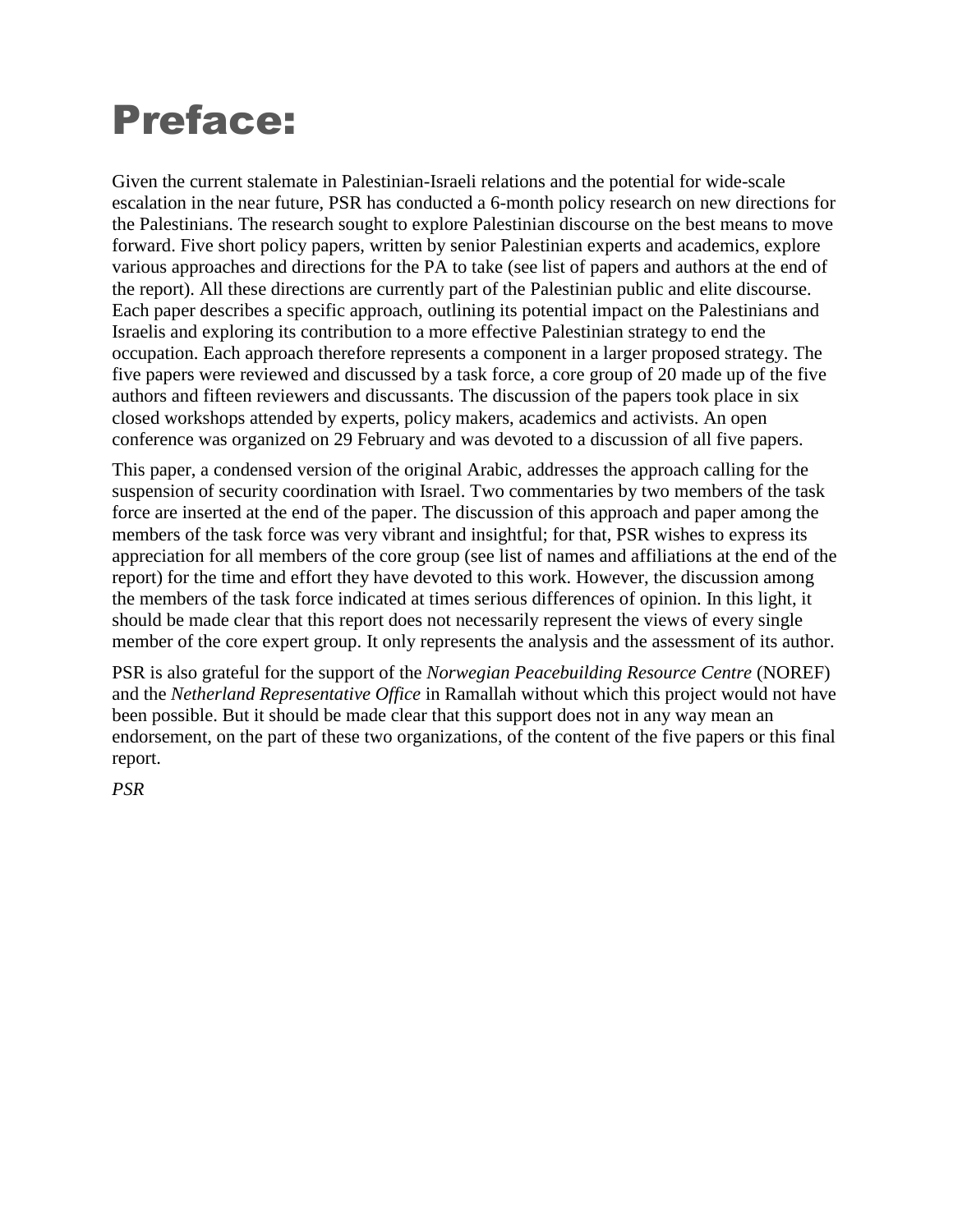# Is it Possible to Suspend Security Coordination?

#### **Hani al-Masri**

It is useful to start by distinguishing between "security coordination," which pertains to exchange of information with Israel about armed resistance against the occupation; and "civil coordination," which relates to easing citizens' lives through ensuring freedom of movement of people and goods, fighting crime, controlling diseases, etc. It is also important to note that "security coordination" formed part of the Oslo Accords, and it has been enforced indirectly in Gaza through various ceasefire agreements from 2003 to the present.

Before the creation of the Palestinian Authority (PA), Israeli occupation forces were responsible for all civil services and security operations, without any partnership with the Palestinian side. Israel will have to resume this responsibility if its partner, the PA, withdraws from fulfilling its security commitments. Hence, freezing security coordination does not imply freezing civil coordination, unless Israel unilaterally decides to cancel civil coordination, an unlikely move since it is in the best interest of Israel that a Palestinian entity bears the burden of governing the Palestinian population, and in doing so, blocks the path to the "one-state solution."

Israel is expected to subject the Palestinians to an escalating arrangement of penalties should the Palestinian leadership decide to implement the resolutions of the PLO's Central Committee, specifically the resolution to halt security coordination. Israel's punitive measures will be structured to force the PA to fulfil its commitments. If the PA refuses to capitulate to Israeli demands, then Israel could dissolve it, or the PA could collapse on its own accord. In this case, Israel will try to replace it with a conformist body.

The questions which should be answered are: Does the PA really want to implement the resolutions of the PLO's Central Committee? If it does, could it endure the consequences of Israeli escalations? Would the institutional infrastructure created since the signing of the Oslo Accords allow for the annulment of security coordination? Have alternative plans been drawn up, or would it be possible to develop these plans if the PA chooses this path? The answers are likely to be negative, but the absence of plans should not mean the continuation of occupation. It should mean the adoption of a new vision and processes to end occupation.

Any unilateral Palestinian action towards halting - or even diluting - security coordination or other associated commitments will certainly result in Israeli retaliations proportional to the seriousness of Palestinian decisions. The severity of Israeli retaliations will increase given a complete halt of security coordination, accompanied by an escalation of resistance and a move towards real boycott. Under such conditions, Israel could gradually escalate its retaliations to include ending travel and other privileges for the PA's senior officials; withholding the transfer of Palestinian tax revenues collected on behalf of the PA; and intensifying the oppression of the population. This would weaken the PA and could eventually lead to its downfall. Despite the fact that the future of the PA is dependent solely on Israeli decisions, it is also subject to international and regional considerations which Israel must take into account.

In all likelihood, halting security coordination agreements will be accompanied by a re-evaluation of the Palestinian relationship with Israel, moving away from a relationship with a "peace partner" and towards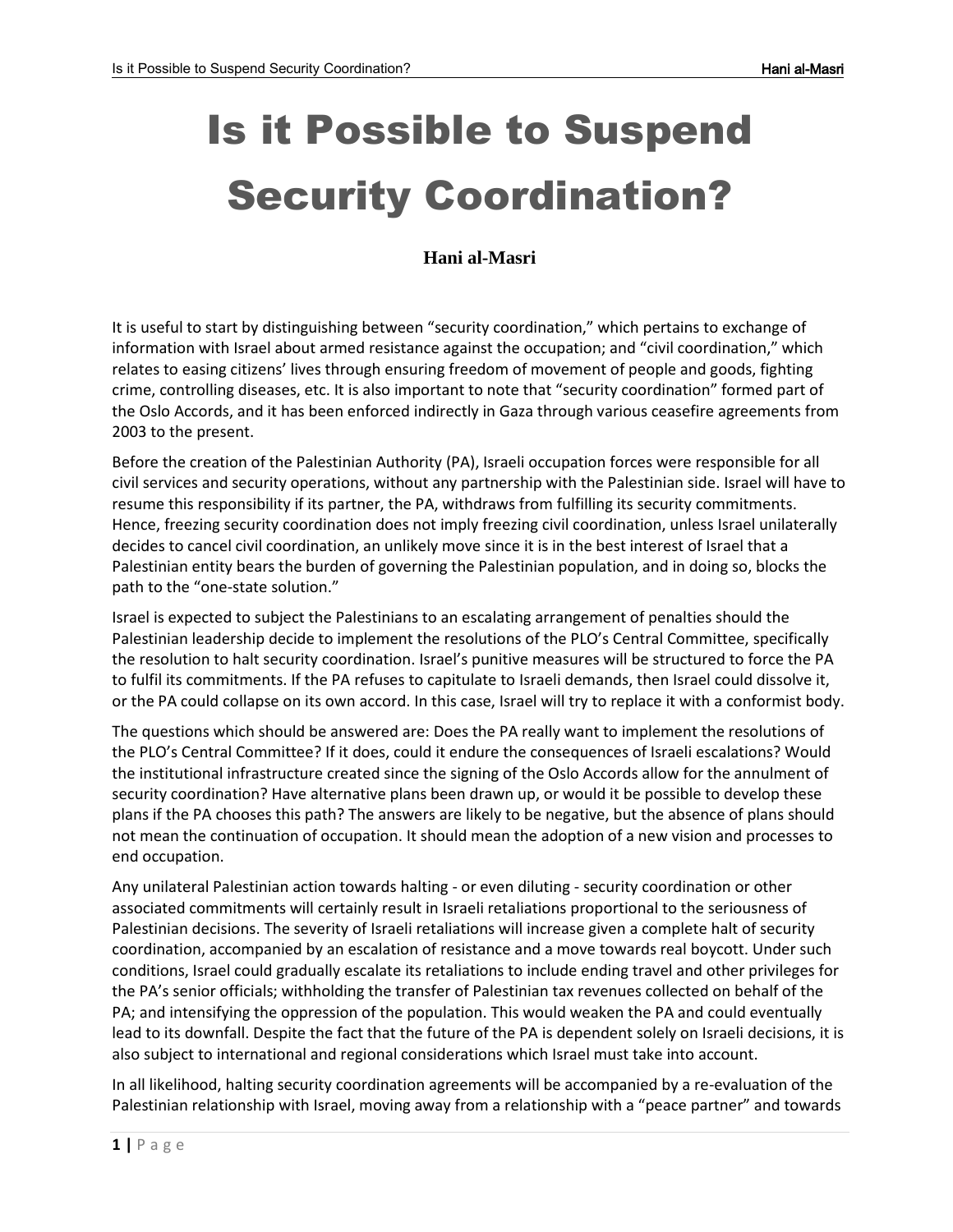a relationship with an enemy. It is also likely that Palestinian decisions related to economic and political agreements will follow, since there is no incentive for the Palestinians to continue their recognition of Israel's right to exist after Israel has revoked its agreements with the PA and continued to deny Palestinian rights. In fact, the PA's leadership had hinted at suspending its recognition of Israel, or making the continuation of this recognition conditional on Israel's recognition of Palestinians' rights.

Following from the above, a new context will arise which could lead to the dissolution or collapse of the PA, or a change in its duties and functions. Israel will never accept the continuation of the PA without the fulfillment of its commitments, especially the critically important commitment of security coordination. According to Ya'alon, the Israeli Defense Minister, this coordination has thwarted 20% of military operations planned by Palestinians against Israel. Ya'alon also expressed the opinion that the PA will "disintegrate" if it halts security coordination, since Israel will be forced to exert greater efforts to stop Hamas from controlling the West Bank.

Without the availability of viable alternatives to negotiations and plans to help the population endure Israeli retaliations, it is difficult for the PA to implement the resolutions of the PLO's Central Committee, especially those related to freezing security coordination. Given that the PA depends greatly on foreign aid and on tax revenues collected on its behalf by Israel – and combined with the fact that it functions under complete Israeli control - it will not be able to pay salaries or prevent other forces from filling the resulting power vacuum. On the other hand, the marginalized PLO cannot substitute for the PA, given the same conditions of working under occupation. In addition, the destructive effects of disunity amongst the Palestinians and current infighting in the "Arab World" nullify the option of depending on Arab countries for economic and political support.

#### **Despite the importance of promptly halting the security coordination agreement with Israel,**

#### **it is unlikely that this will happen for the following reasons:**

- 1. The Central Committee's resolution to halt security coordination did not result from political conviction, but from political posturing, designed to appease popular and political pressure. The decision was a form of political maneuvering, in an attempt to improve the position of the PA in bilateral negations, which have deteriorated greatly relative to Palestinian expectations upon signing the Oslo Accords.
- 2. The development of a new Palestinian reality 23 years after the Oslo Accords comprising new economic and political structures - has brought benefit to wide sectors of Palestinian society, who are keen on the continuation of this reality.
- 3. Fear of Israeli, American and even European boycotts and retaliation might lead to the collapse of the PA, or change its direction. Such outcomes are not desired by the PA's leadership.
- 4. The existing disunity in Palestinian society has served the interest of certain Palestinian factions. There are fears that Hamas or Fatah might exploit the conditions arising from halting security coordination to achieve narrower, self-serving objectives.
- 5. The absence of any alternative, or even a conviction that a new alternative is needed, blocks the building or planning of new options. The PLO is not capable of producing such alternatives, given its marginalization, and because – as with the PA - it operates under the crippling conditions of Israeli occupation.
- 6. Fear of Arab retaliation, especially from those countries which maintain relations and peace treaties with Israel, as well as other countries needing the option of an alliance with Israel to check their perception of an Iranian threat.
- 7. Fear that the expected deterioration of relations with Israel combined with the crippling weakness of Palestinian institutions; national disunity; and the loss of popular legitimacy by the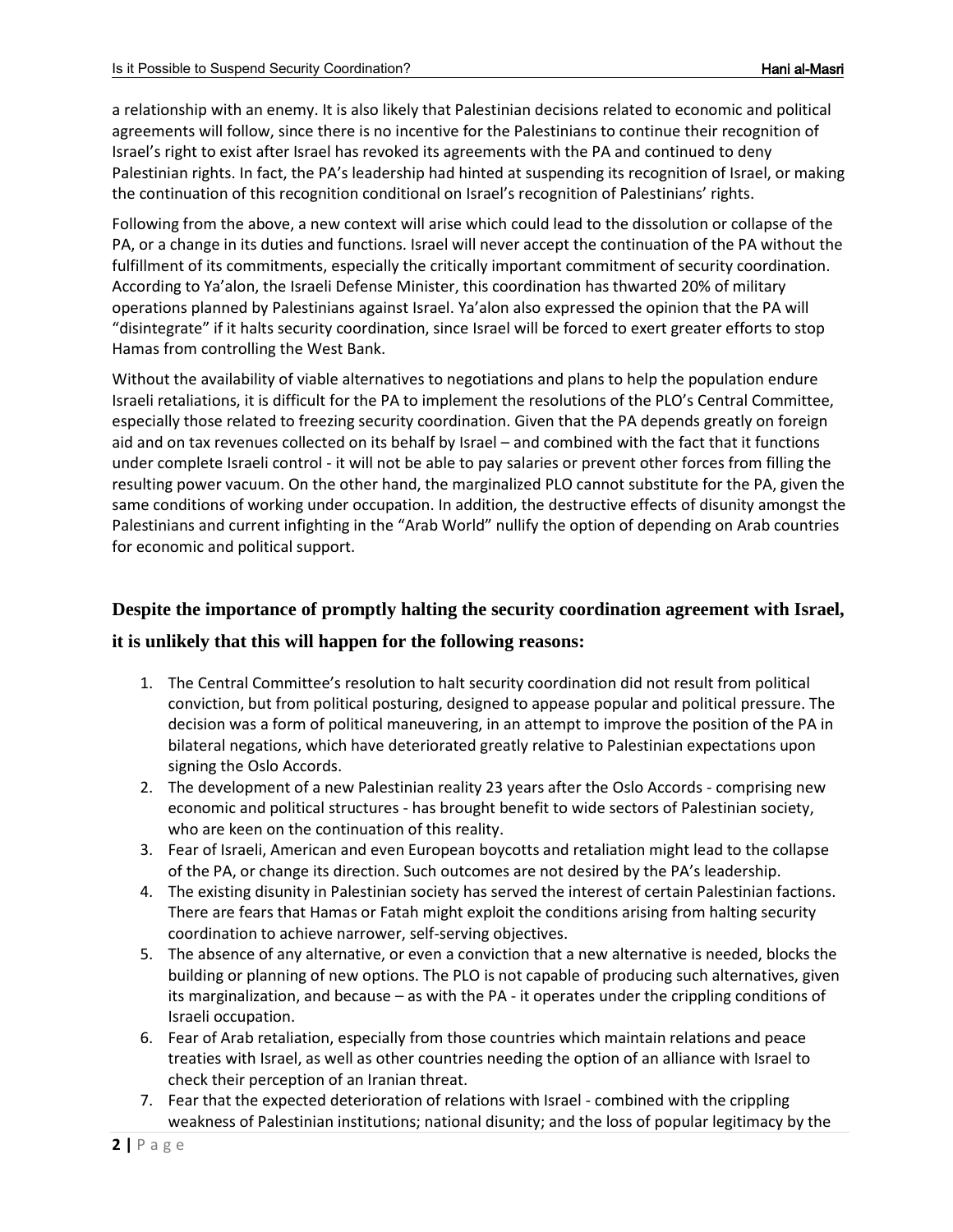PA and its institutions - will result in a political and security vacuum. Such a vacuum will certainly be exploited by competing factions and sectors of Palestinian society, and might result in the reorganization of the PA into a collaborating entity that is willing to accommodate Israel's colonial plans and disinherit the Palestinian people of their homeland.

### **The implementation of the Central Committee's resolutions, including the halting of security coordination, might lead to the following scenarios:**

#### **First Scenario: Dismantling the PA and then Re-Creating it**

In this scenario, Israel will dismantle the current organization of the PA and replace it with a more submissive entity that is willing to accept the realities that Israel wishes to impose on the Palestinians. Salient among these realities will be conflict management and not resolution, where the Palestinian can, at most, achieve limited autonomy as part of a final solution to the conflict. In this scenario, Israel could choose to replace the PA with competing and quarrelling local authorities, wholly controlled by the occupation system. This scenario is likely because it represents a continuation of the plans and realities that Israel has tried to systematically impose on the Palestinians. The likelihood of this scenario is confirmed by the fact that Israel refrained from dissolving the PA - or pushing it to total collapse - during the violent armed confrontations of the second Intifada, where much of the PA's institutions and security organizations were destroyed, with hundreds killed and thousands wounded. Despite that violent conflict, Israel allowed the PA to continue to exist, but with changes to its form that succeeded to a large extent. This scenario could branch out into several directions, such as:

- a- The creation of a Palestinian state with temporary boundaries based on the current status quo
- b- The creation of a Palestinian state with Gaza as its center, responsible for administering the West Bank's population. Alternatively, Israel could create a political entity in Gaza without any ties to the West Bank. The probability of this scenario becomes stronger if Palestinian disunity continues, and if indirect negotiations between the current authority in Gaza and Israel succeed in solidifying the current truce.
- c- The adoption of a regional solution, especially a pan-Arab one, where the "Jordanian Option" returns in the form of a con-federal or federal arrangement with Jordan.

#### **Second Scenario: Collapse of the PA**

In this scenario - due to the diminishing of Palestinian rights, the marginalization of official institutions and their loss of legitimacy - the PA collapses and the status of Palestinians returns to the conditions that were prevalent before the creation of the PA. This will result in security chaos on the ground; the disintegration of the PA from a single authority into many units; and the fragmentation of Palestinian decision-making to an even greater extent than now. This scenario is unlikely because it will ignite open confrontation with Israel. Since Israel knows well that any alternative to the PA will be harmful to its interests, it will prefer the continued survival of the PA. Israel does not desire to re-assume the costly responsibility of its occupation, or lose out on the high profits accumulated from managing international aid to the Palestinians. Faced with the heavy financial and political burdens of maintaining the occupation, Israel will be faced with two fateful options: annex the West Bank or large swaths of it; or rejuvenate the so-called "peace process."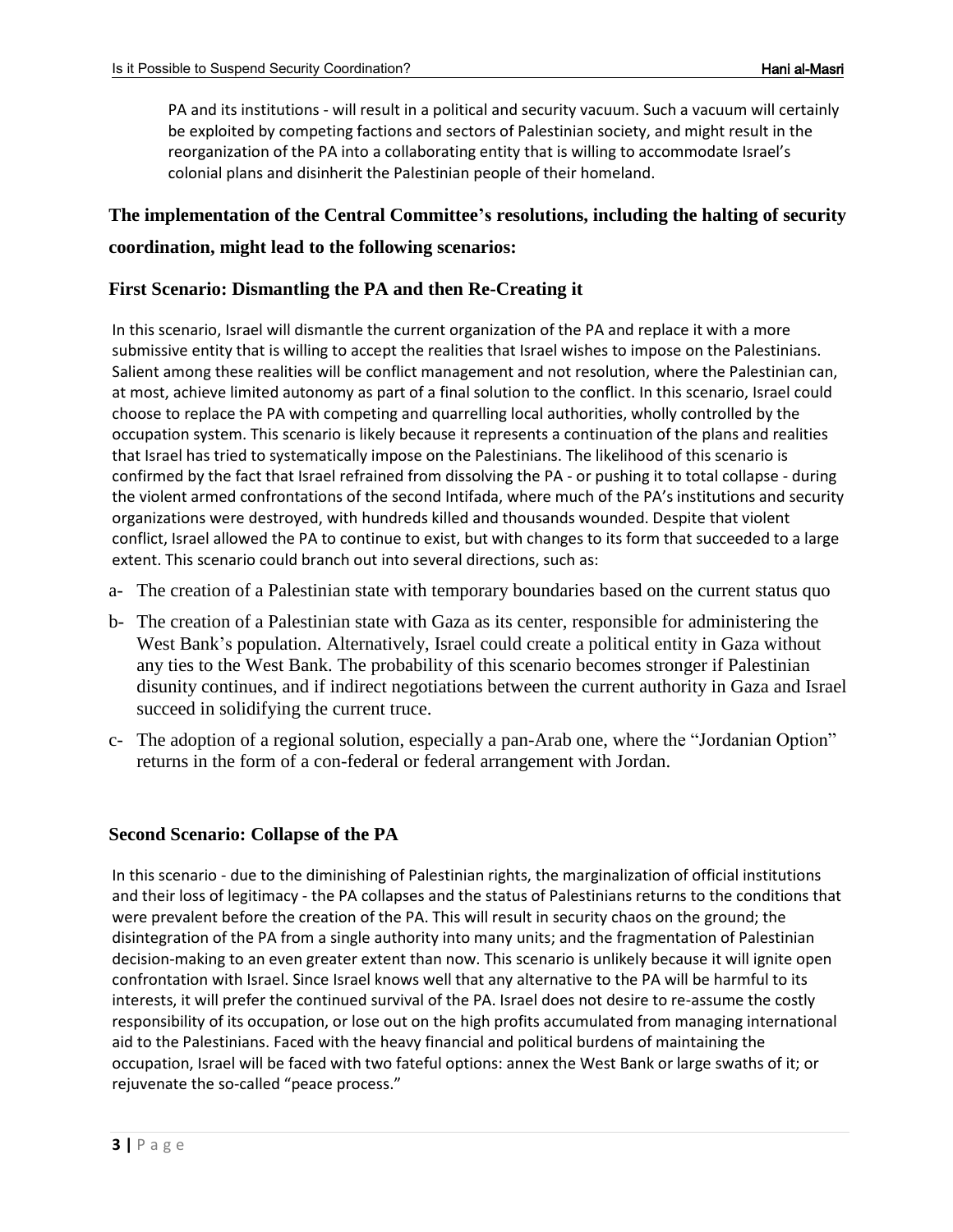#### **Third Scenario: Dissolution of the PA**

This scenario will materialize if the Palestinian leadership decides that the best way to obtain international recognition of Palestine is through the dissolution of the PA, which currently represents an entity that could, through negotiations, evolve to an independent state. The PA, however, could decide that it is in the best interests of the Palestinian people to turn the verbal threats of self-dissolution to a practicable option. This option differs from the gradual scenario of the PA's collapse due to external pressure, where it is not possible to exploit the collapse politically. Self-dissolution - before or after its implementation - could result in serious negotiations leading to a solution. This is especially true if selfdissolution is accompanied by calls for a bi-national state, an option which greatly worries Israel, as it exposes the Jewish-only state to the feared "demographic" Palestinian threat.

#### **Forth Scenario: The Palestinian State**

This scenario might be achieved through the achievement of unity and the ending of the current crisis manifested in the historic failure of chosen options, the aging of institutions and leadership and the absence of any possibility for political change. The success of this scenario will depend on choosing a new mantra that replaces the current "partners in peace" relationship between Palestinians and Israelis, to an antagonistic relationship between colonialists and the colonized. Based on the historic fact that independence and state-building cannot be achieved without defeating colonialism, then the Palestinians must reclassify their current agenda away from "state building" and towards "national liberation." To defeat Israeli colonialism, the PA's organization, role and commitments must be reconsidered and then transformed into a "service authority." Its duties and mandate must be returned to the PLO, with the task of revitalizing the Palestinian national liberation movement along with its representatives and institutions, with an emphasis on including the larger political and social spectra of the Palestinian people. This organization will then work as a united front, struggling to realize freedom, independence, sovereignty and the remaining legitimate rights of the Palestinians. To achieve this, Palestinians must reenergize their narrative and recognize their cause as a national liberation movement that aims to restore their rights; and not as a dispute over land, or the nature of peace, or a conflict between moderation and extremism. Slogans such as "not losing what has been achieved" or "dealing with what is possible" must be rejected.

#### **Recommendations:**

- 1. Adopt a radical change to the post-Oslo political process. This change must be based on establishing a new vision by defining where we stand, what we want and which path we should follow, in light of the fact that Israel is the enemy and not a partner in peace.
- 2. Develop a plan to terminate the Oslo Accords and their harmful ramifications. This must be done through a gradual process, consistent with the formulation of new options based on the principles of equivalence and parity with Israel. This could be achieved through the following steps:
- Gradually dissolving security coordination, especially in the realm of information exchange, until we reach the point of freezing it or even totally suspending it.
- Negating all security relations at the political level and excluding these from the Palestinian security apparatus.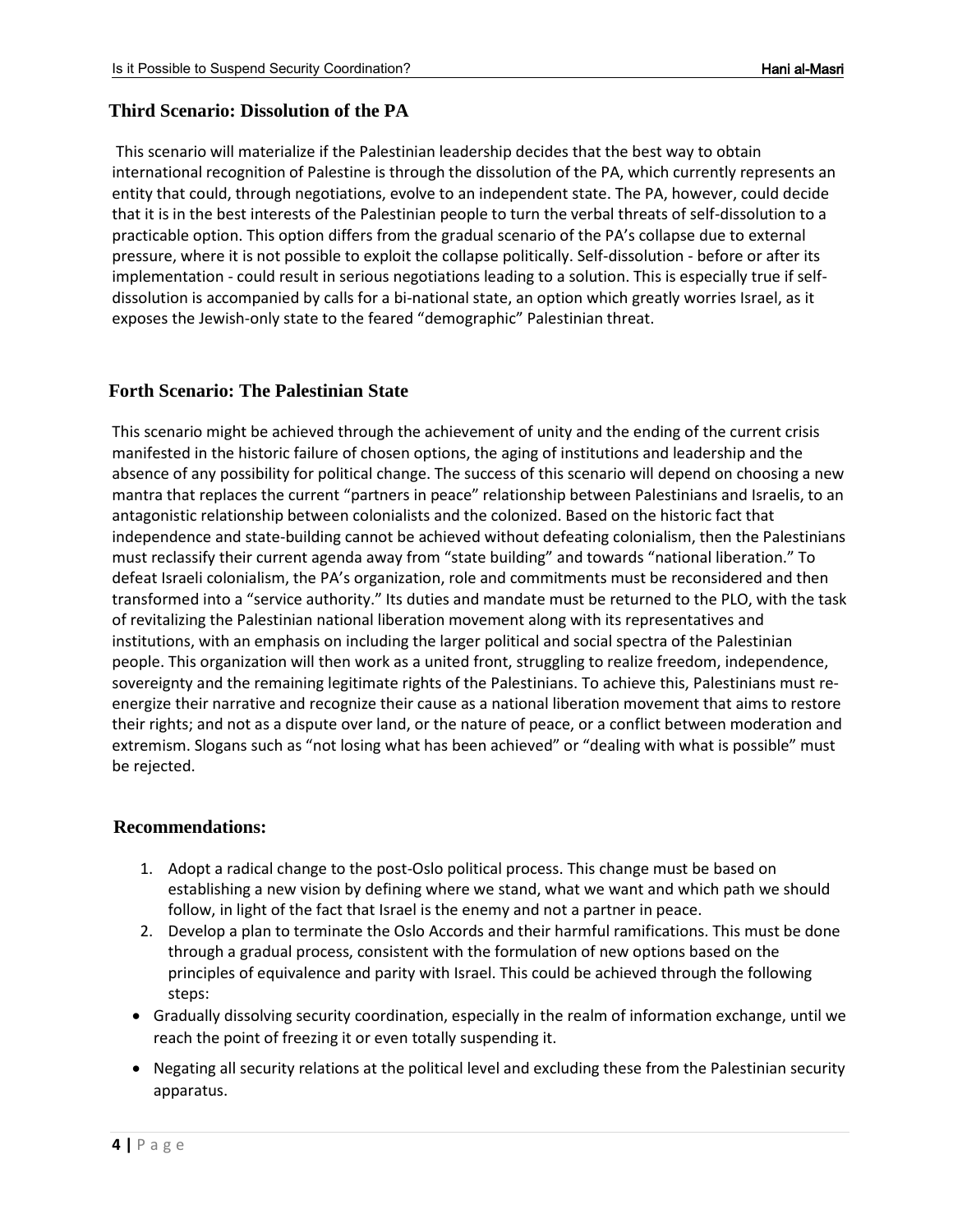- Realigning the annual budget through reductions in security allocations and redirecting the resulting surplus funds to the social domain, to areas such as health, education, national industry and supporting the steadfastness of Palestinian citizens in localities subject to Israeli aggression.
- Disbanding parts of the security apparatus and restructuring the remainder, with an emphasis on professionalism, patriotism and purity from political nepotism.
- Achieving the clear separation of security and civil commitments, based on the principle that serving humanitarian needs must continue in all fields, such as fighting crime and diseases and alleviating the effects of natural disasters.
- Instructing the security apparatus to resist any raids by Israel into Area A.
- Supporting Palestinians living in villages and areas that are subject to the violence of colonial settlers, through the formation of "defense committees" responsible for the defense of people, their property and their fields.
- Preparing to deal with all occupation retaliations, including the creation of jobs for Palestinian workers currently working in Israel and the settlements, despite the fact that Israel needs these workers.
- Denouncing the occupation and isolating settlers legally and economically.
- Exerting all efforts to obtain Security Council resolutions which stress the illegitimacy of colonial activities and demanding the application of the Fourth Geneva Convention in the Occupied Palestinian Territory.
- 1. Reform the structure, duties and commitments of the PA to make it a partner in resistance, boycott and opposition to normalization with Israel. This reform must transform the PA to serve the Palestinian national program and to bring it into alignment with the PLO. Moreover, many of its functions and political mandates should be transferred to the PLO.
- 2. Transfer most of the PLO's facilities, departments and leadership to locations outside the West Bank, especially the negotiating team. After the completion of reconciliation between Palestinians, some of the PLO's departments and facilities should be moved to Gaza.
- 3. Keep all plausible options open, including the option of the PA's self-dissolution in the event that it fails to transform its duties and goals.
- 4. Prioritize the attainment of reconciliation between Palestinians, and adopt national unity as an existentialist objective.
- 5. Restructure the PLO's institutions along nationalist lines and objectives, with true partnership for all. The PLO must encompass all political and social affiliations and must serve as the sole representative of the Palestinian people, in theory and in practice.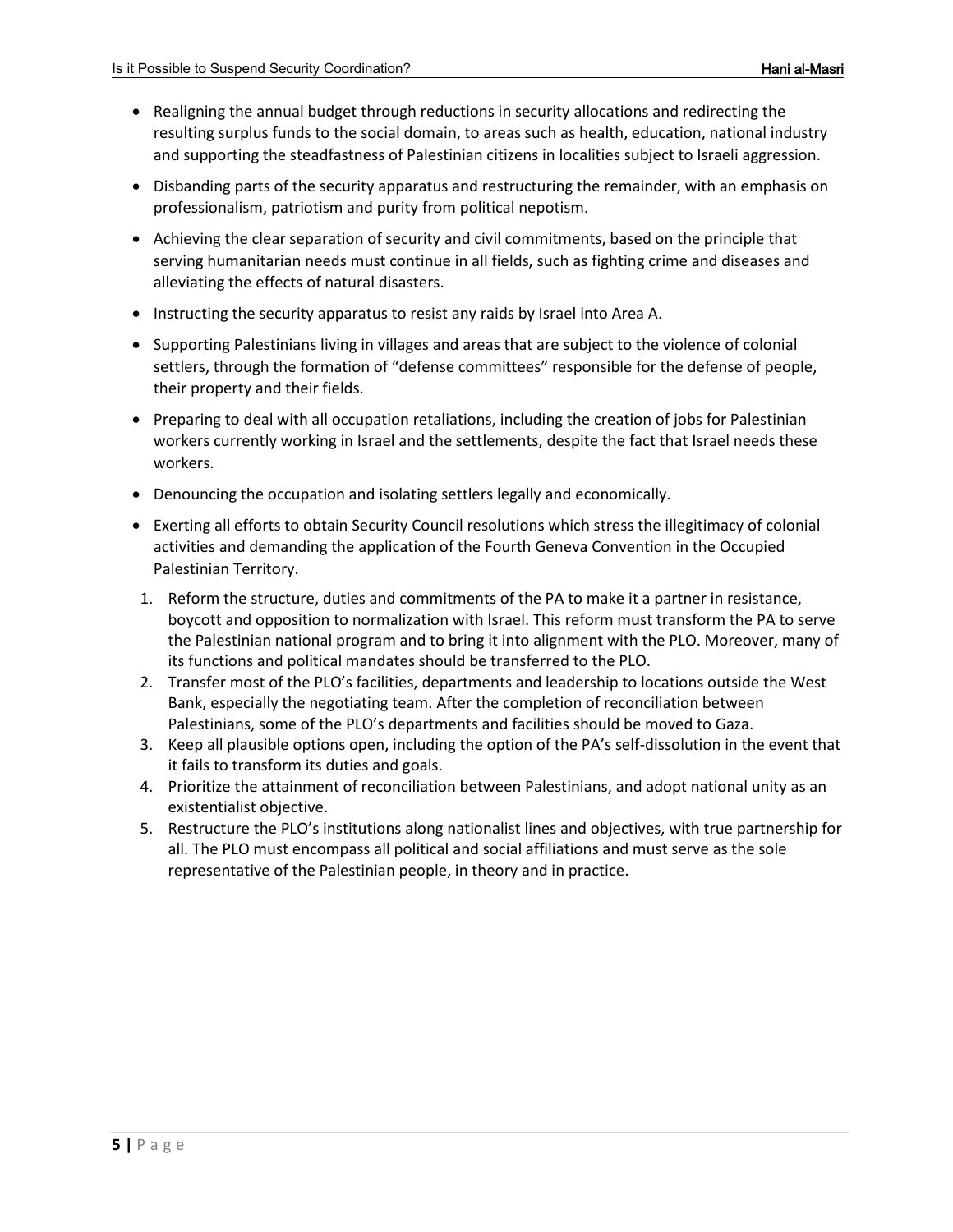### **Comment by Dr. Nasser al-Din al-Shaer:**

Undoubtedly, many will agree with the writer's analysis and his expectation that the PA will not halt security coordination agreements with Israel. Experience and observation proves that the PA only ever threatened to halt security coordination, without adopting any practical steps towards implementing these threats. Even after the PLO's Central Committee issued resolutions and decisions to this effect in the presence of the President and the Executive Committee, many interpreted these as "mere recommendations" without any obligation to execute them. It is not clear who could coin such interpretations, when the Central Committee meeting conformed to preset quorum and rules, in the presence of the PA's leadership and the leadership of all Palestinian organizations. Implied threats about halting security coordination have become no more than attempts at improving our negotiating position, or attempts to "expose the real intentions of Israel before the world." Despite these attempts, Israel continues with its territorial expansion and colonialism, while we keep trying to attract sympathy from an international community that is too preoccupied by many other causes.

In reading this paper, one becomes worried that - unintentionally or otherwise - it provides the PA with excuses for refraining from its commitments to halt security coordination with Israel. The author is especially worried about unhelpful international conditions in light of Israel's persistent meddling in all aspects of our lives. He also plays on the PA's fears of the rise of an alternative authority, and the exploitation by Hamas of such a situation. Raising such fears will only push the PA to harden its positions. I would like to remind the reader that the Palestinian street will never accept any foreign or artificial bodies formed to serve the occupation, and that it is very easy to abort such attempts. The preoccupation of the international community with other issues is a real fact that has to be considered, but it is not absolute and the Palestinian cause could be kept alive and active without giving the occupation any excuses. In this regard, the halting or reduction of security coordination agreements is an issue that should be understandable to the international community, in light of Israel's continuously oppressive practices against Palestinians.

Since the author stresses that the survival of the PA is an Israeli and international need, then this should alleviate the PA's fears that Israel will dissolve it. The important point here is to work towards improving the performance of the PA in order to increase people's satisfaction with it and their trust in it, and to prevent Israel from "fishing in troubled waters."

The author argues that the PA will not halt security coordination for both subjective and objective reasons. Any observer of the Palestinian cause must agree with the author. In addition to the reasons and justifications the author uses to support his argument, one could also infer the same result from the official pronouncements of the PA, stressing the needs for security coordination and diminishing its harmful effects on the Palestinian people; even touting it as a fundamental Palestinian requirement. Therefore, how is it possible that we can ask for it to be halted, when it is considered to be a Palestinian requirement? Such announcements could be mere posturing before world public opinion, but even so, such pronouncements do have negative results. Contradictions in opinion and action must be stopped, especially on the issue of security coordination.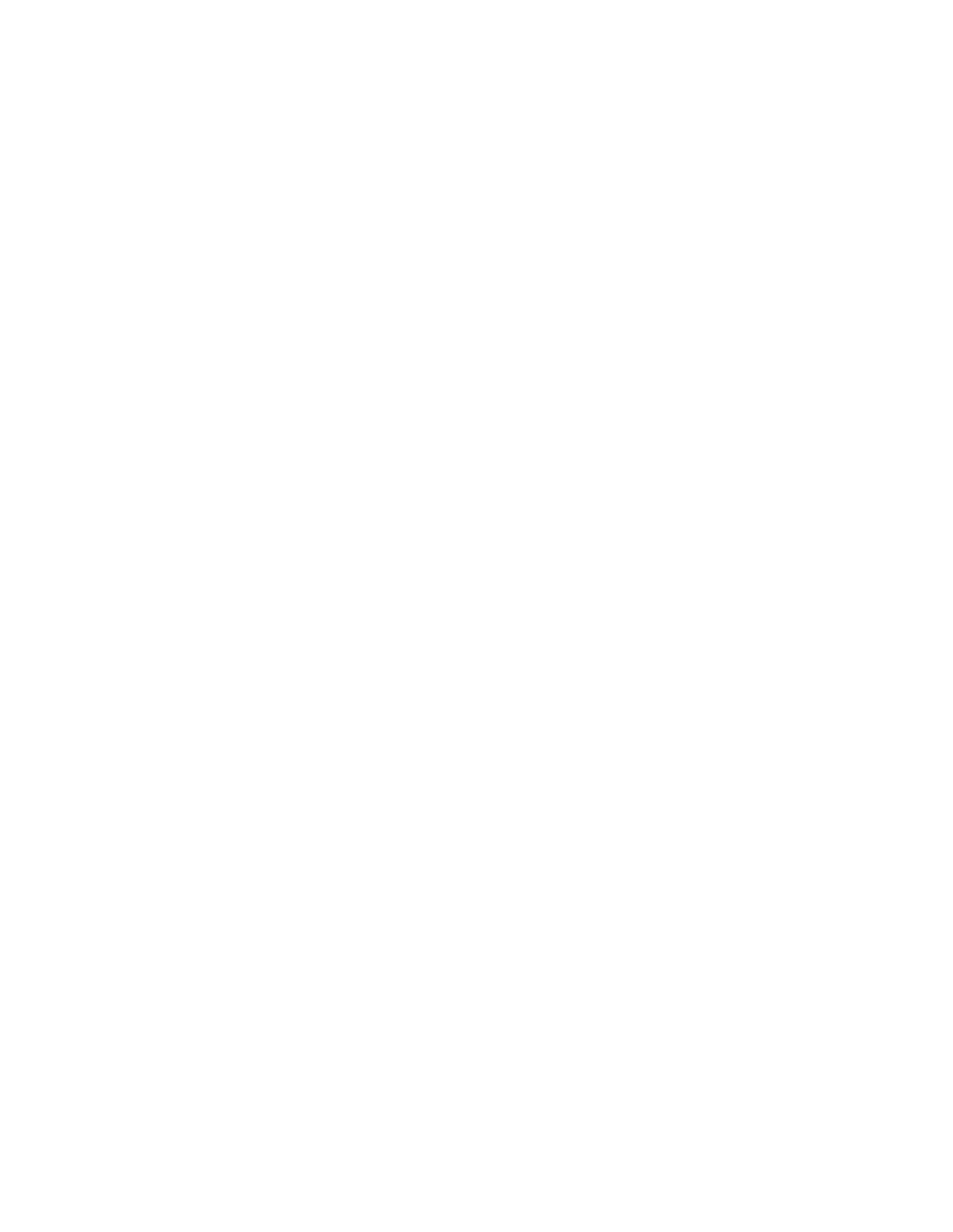# **What Directions? list of policy papers, authors and commentators**

| #                       | <b>Author</b>        | <b>Title</b>                                                                              | <b>Commentators</b>                        |
|-------------------------|----------------------|-------------------------------------------------------------------------------------------|--------------------------------------------|
| $\mathbf{1}$            | Dr. Sufian Abu Zaida | Peaceful Popular Resistance, is it a Feasible<br>Option?                                  | Qais Abd al-Karim & Mr.<br>Jamal Zakout    |
| $\overline{2}$          | Mr. Sam Bahour       | Asynchronous and Inseparable Struggles for<br><b>Rights and a Political End-Game</b>      | Mr. Mohammed<br>Daraghmeh & Mr. Radi Jarai |
| 3                       | Dr. Ali Jarbawi      | <b>Making Negotiation Viable</b>                                                          | Dr. Ayman Daraghmeh &<br>Dr. Azmi Shuaibi  |
| $\overline{\mathbf{4}}$ | Mr. Raja Khalidi     | The Prospect for Palestinian Economic Boycott of<br><b>Israel: Forms and Difficulties</b> | Mr. Fajr Harb & Dr. Ghassan<br>Khatib      |
| 5                       | Mr. Hani al-Masri    | Is It Possible to Suspend Security Coordination?                                          | Dr. Naser al-Shaer & Dr.<br>Husam Zomlot   |

## **What Directions? members of the task force**

| $\sharp\hspace{-0.8em}\sharp$ |      | <b>Name</b>               | <b>Organization</b>       |
|-------------------------------|------|---------------------------|---------------------------|
| $\mathbf{1}$                  | Mr.  | Qais Abd al-Karim         | <b>PLC</b>                |
| $\overline{2}$                | Dr.  | <b>Sufian Abu Zaida</b>   | <b>Birzeit University</b> |
| 3                             | Dr.  | <b>Hanan Ashrawi</b>      | <b>PLO</b>                |
| 4                             | Mr.  | <b>Sam Bahour</b>         | <b>AIM</b>                |
| 5                             | Mrs. | Fadwa al-Barghouti        | Fatah                     |
| 6                             | Dr.  | <b>Ayman Daraghmeh</b>    | <b>PLC</b>                |
| $\overline{7}$                | Mr.  | <b>Mohammed Daraghmeh</b> | Journalist                |
| 8                             | Mr.  | <b>Fajr Harb</b>          | Activist                  |
| 9                             | Mr.  | Radi Jarai                | Al-Quds University        |
| 10                            | Dr.  | Ali Jarbawi               | <b>Birzeit University</b> |
| 11                            | Mr.  | Raja Khalidi              | <b>MAS</b>                |
| 12                            | Dr.  | <b>Ghassan Khatib</b>     | <b>Birzeit University</b> |
| 13                            | Mr.  | <b>Alaa Lahlouh</b>       | <b>PSR</b>                |
| 14                            | Mr.  | Hani al-Masri             | <b>MASARAT</b>            |
| 15                            | Mr.  | <b>Saleh Rafat</b>        | <b>PLO</b>                |
| 16                            | Dr.  | Naser al-Shaer            | An-Najah University       |
| 17                            | Dr.  | <b>Khalil Shikaki</b>     | <b>PSR</b>                |
| 18                            | Dr.  | Azmi Shuaibi              | <b>AMAN</b>               |
| 19                            | Mr.  | <b>Jamal Zakout</b>       | <b>PNC</b>                |